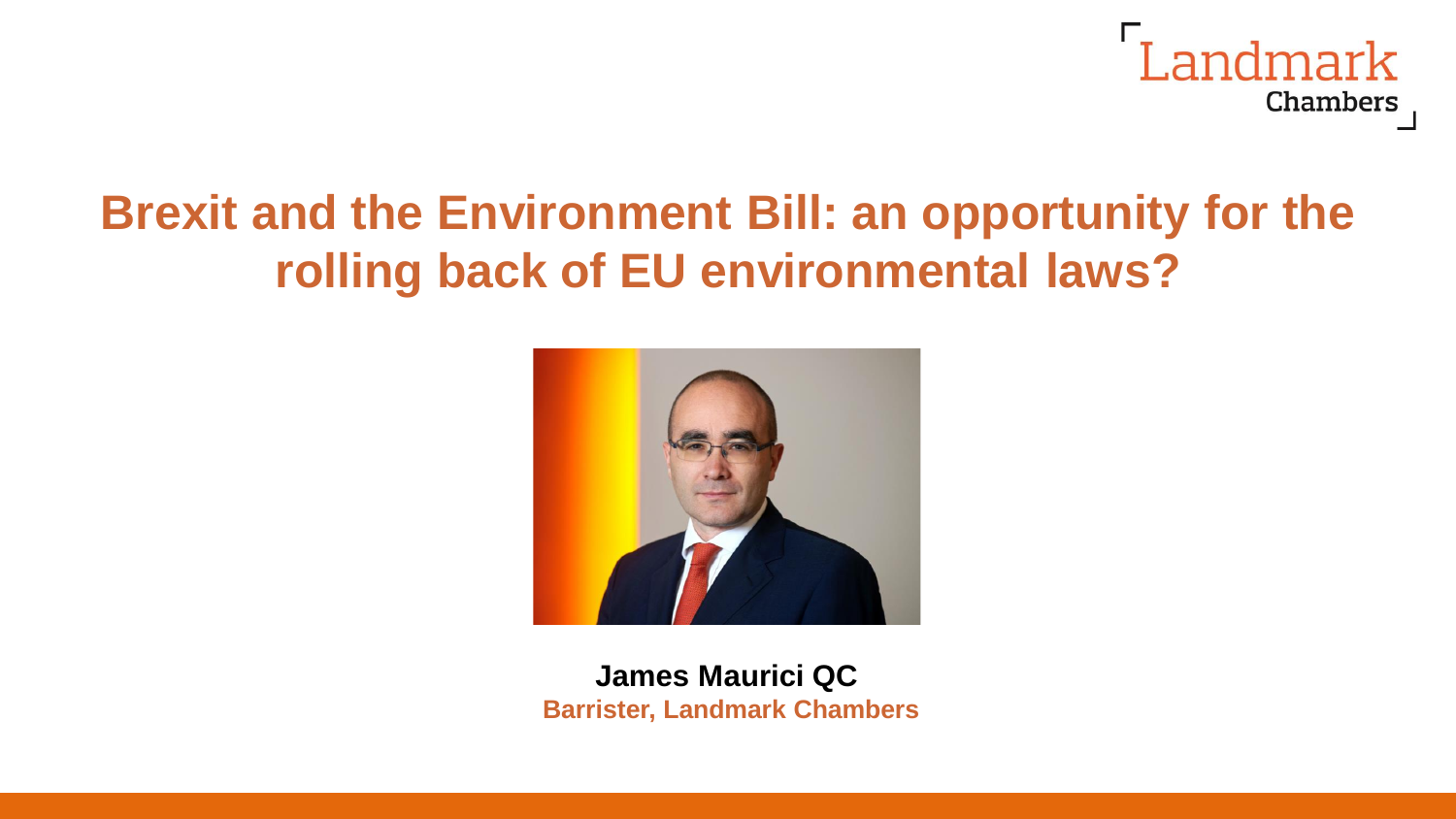#### **Introduction (1)**

• Since 1973 the provisions of the EU Treaties and the vast amount of EU legislation (in the form of Directives, Regulations, Decisions and other soft-law measures) on the environment have been a constant in UK environmental law;

andmark

- EIA Directive since 1985; Habitats since 1992; Birds since 1979; Waste since 1975; SEA since 2001 … all constants …
- Whatever the legal claims brought relying on such law (including those brought by *"activist lawyers") and* however much such the requirements of the Treaty or legislation derailed schemes the Government supported they were stuck with it;
- The need to adhere to the jurisprudence of the CJEU has also been a constant;
- However lacking in common-sense or wrong-headed these decisions were thought to be by our Government and/or our Courts they could not be departed from;
- **That all about to change …**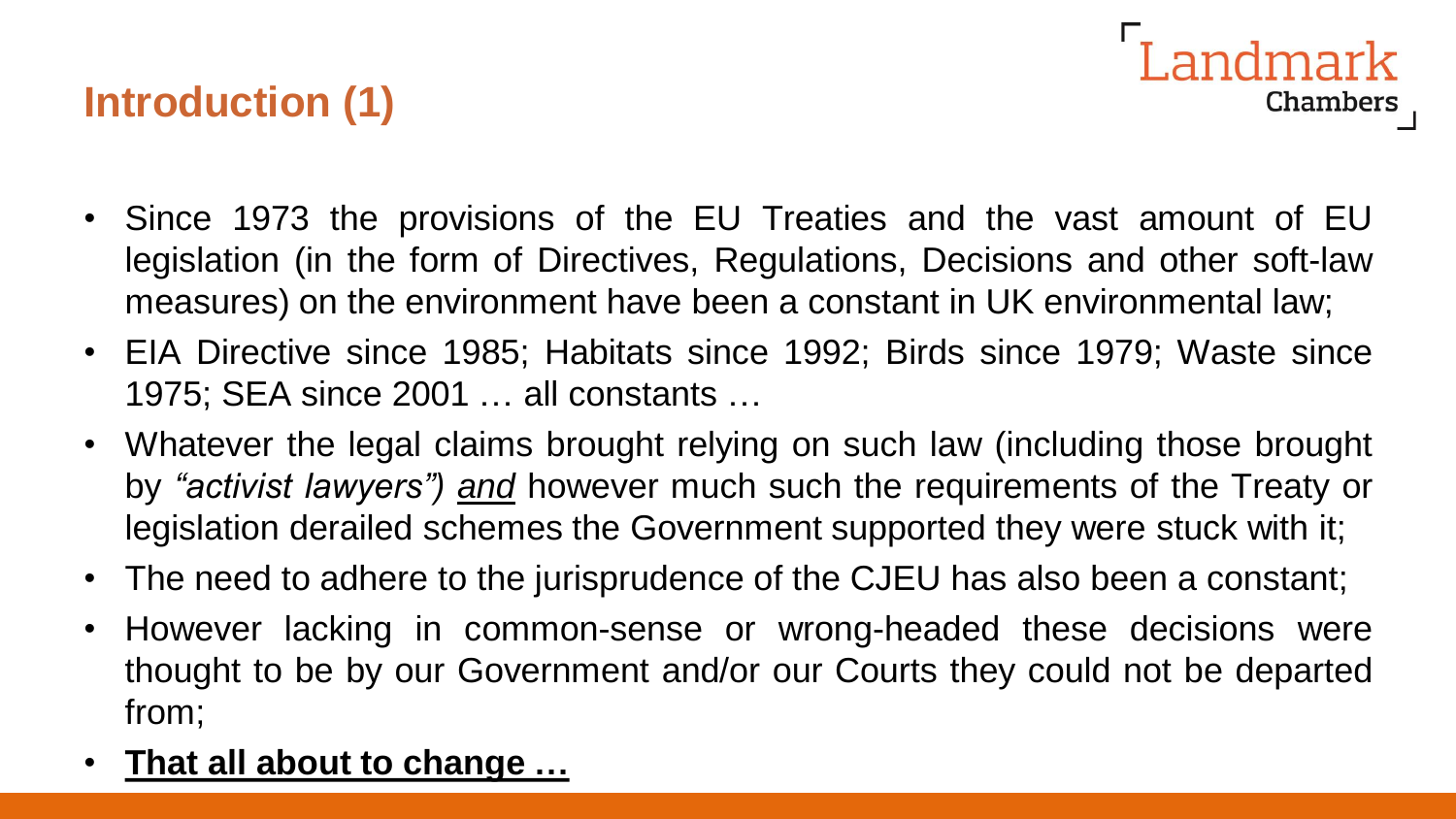#### **Introduction (2)**

- andmark **Chambers**
- Lord Denning MR once famously characterised EU law as "*like an incoming tide. It flows into the estuaries and up the rivers. It cannot be held back, Parliament has decreed that the Treaty is henceforward to be part of our law. It is equal in force to any statute": HP Bulmer Ltd v J Bollinger SA* [1974] Ch 401, 418.
- Denning later expressed himself more forcibly: "*No longer is European law an incoming tide flowing up the estuaries of England. It is now like a tidal wave bringing down our sea walls and flowing inland over our fields and houses — to the dismay of all."*
- With Brexit the attempt will now be made to reverse the tide …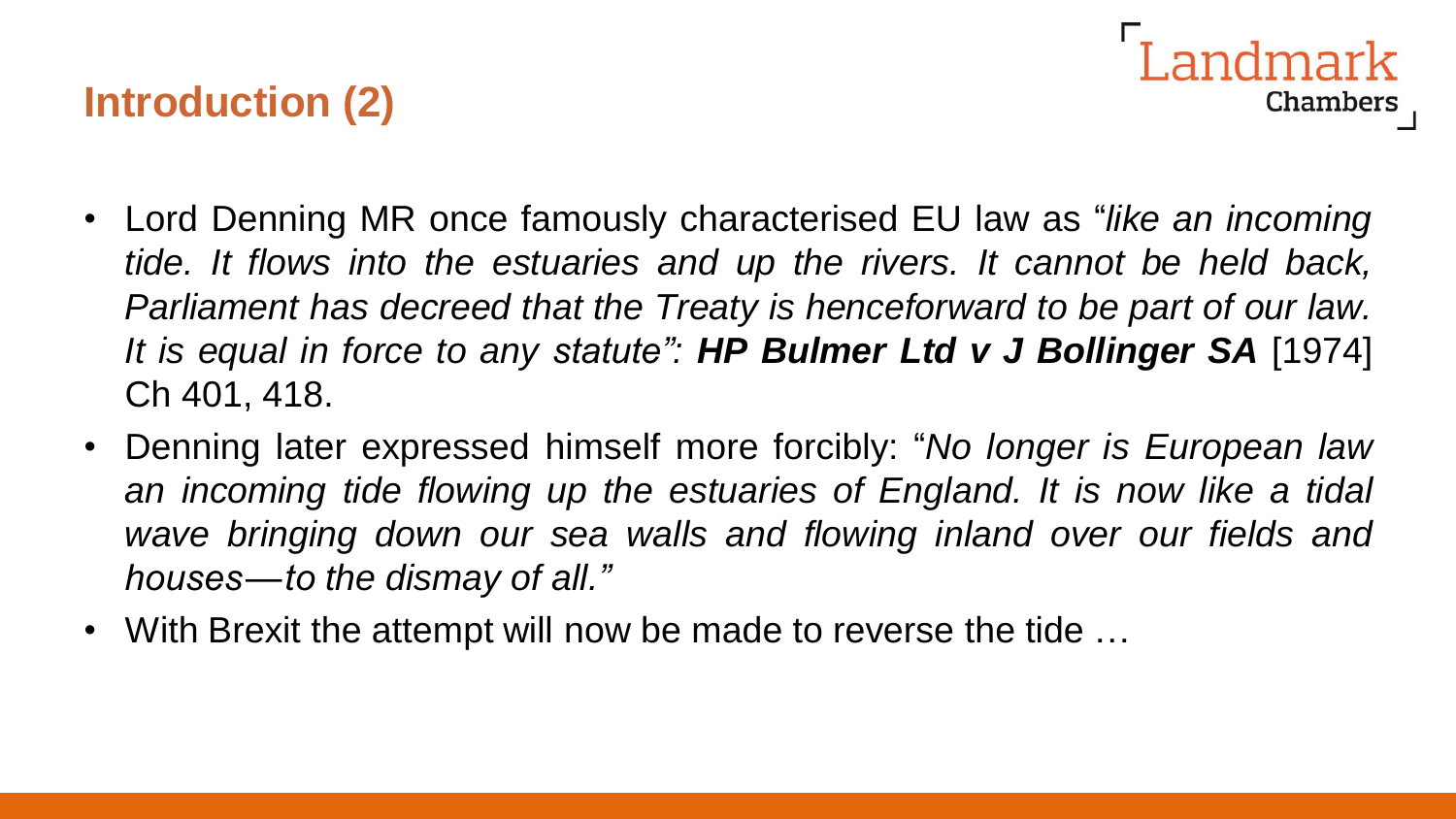### **Introduction (3)**



#### Following the Implementation Period, so as from 1 January 2021:

- (i) Environmental principles derived from Treaties (e.g. the precautionary principle, the preventative principle, the polluter pays principle etc.) no longer binding and applicable via EU law;
- (ii) The UK Government (and devolved Governments) can: (i) legislate to depart from pre-exit EU environmental legislation, and (ii) are not required to transpose and adhere to any post-exit amendments to existing EU legislation or any new EU legislation;
- (iii) No role for the EU Commission in overall enforcement of EU environmental law; and
- (iv) No role for CJEU in determining the law, domestic courts not bound by post-exit case-law, and at least some ability to depart from pre-exit case-law.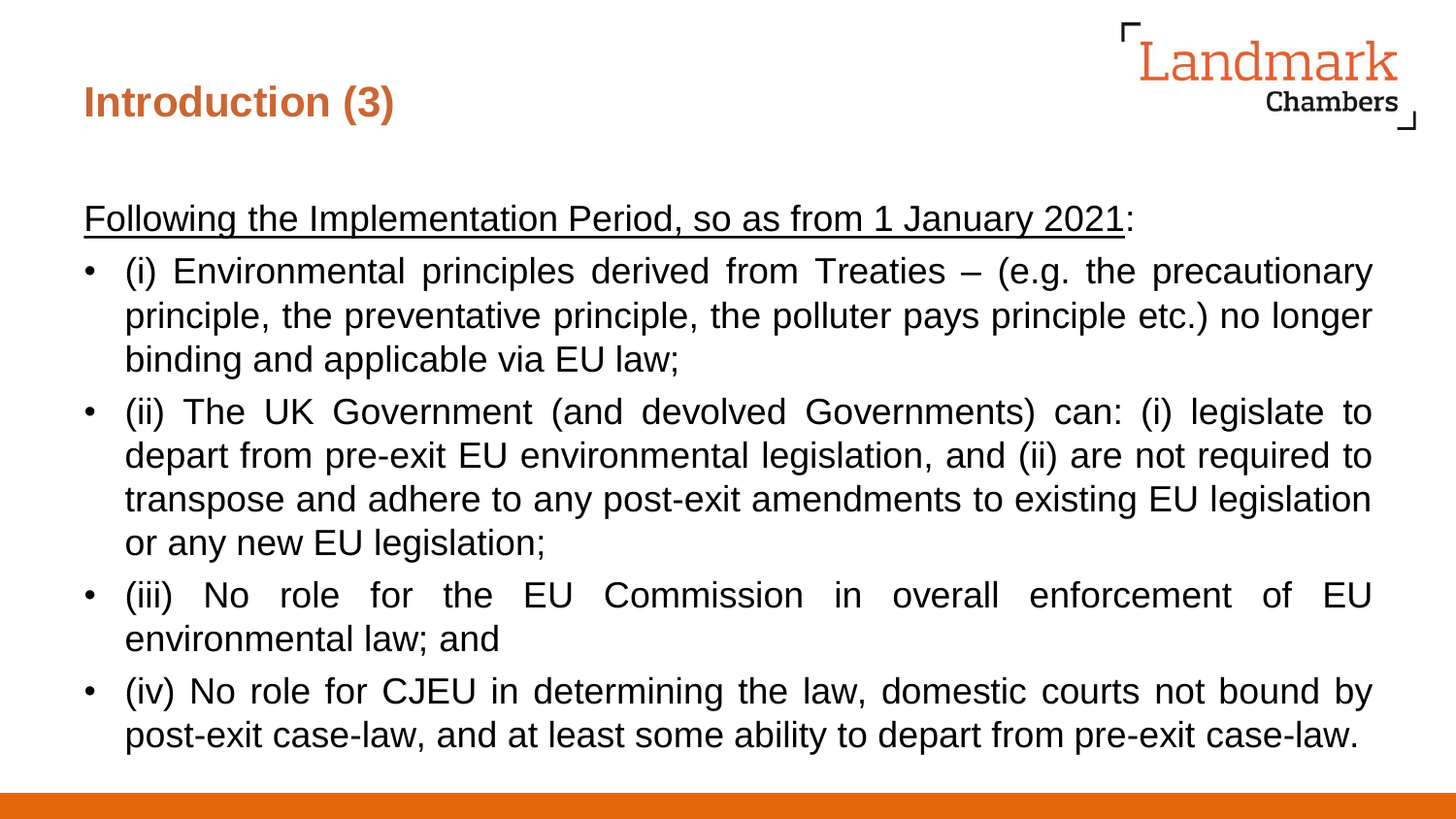

#### **Introduction (4)**

- So really three things in play:
- 1. The loss of established environmental principles (the precautionary principles etc) and EU governance mechanisms following Brexit;
- 2. Government's new ability to repeal or amend environmental legislation derived from EU environmental legislation in a way impossible up to now;
- 3. The ability of our Courts to take a different line to that taken by the CJEU on environmental law derived from EU law.

Look at each of these in turn …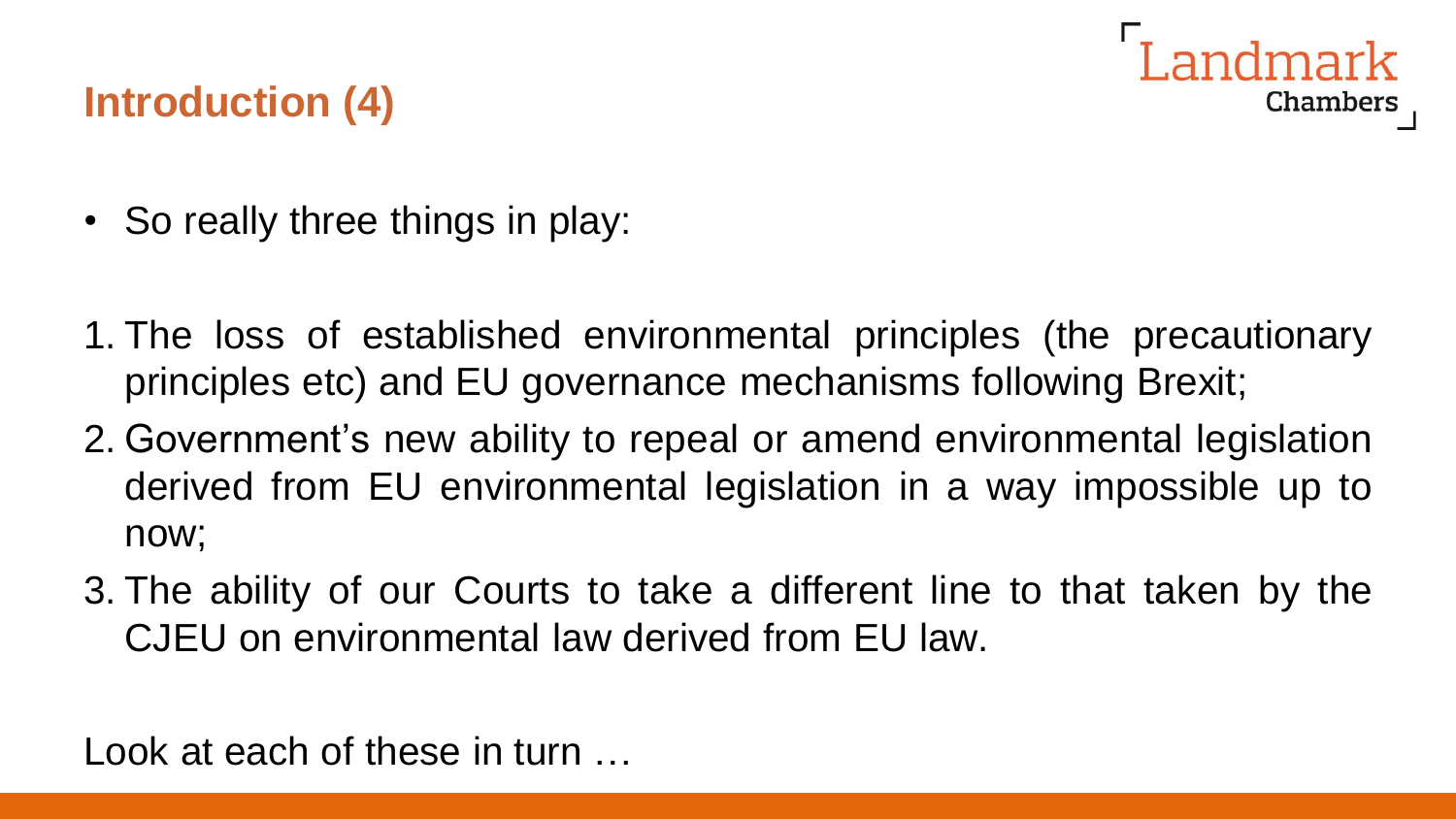- *"The Bill sets out the measures needed to ensure that there is no environmental governance gap on withdrawal from the EU. The Bill will require the setting of longterm, legally binding and joined-up targets tailored to England, embed consideration of environmental principles in future policy making and establish the independent Office for Environmental Protection."* (para. 17 Explanatory Notes)
- *"The Bill legislates for environmental principles to protect the environment from damage by making environmental considerations central to the policy development process across government. The principles work together to legally oblige policymakers to consider choosing policy options which cause the least environmental harm. The Statement on Environmental Principles will set out how the principles should be interpreted and applied by policy makers." (*para. 19 ibid.)
- *"The Bill also creates a new public body – the Office for Environmental Protection (OEP) – as a domestic independent watchdog who will be responsible for taking action in relation to breaches of environmental law…."* (para. 20 ibid.)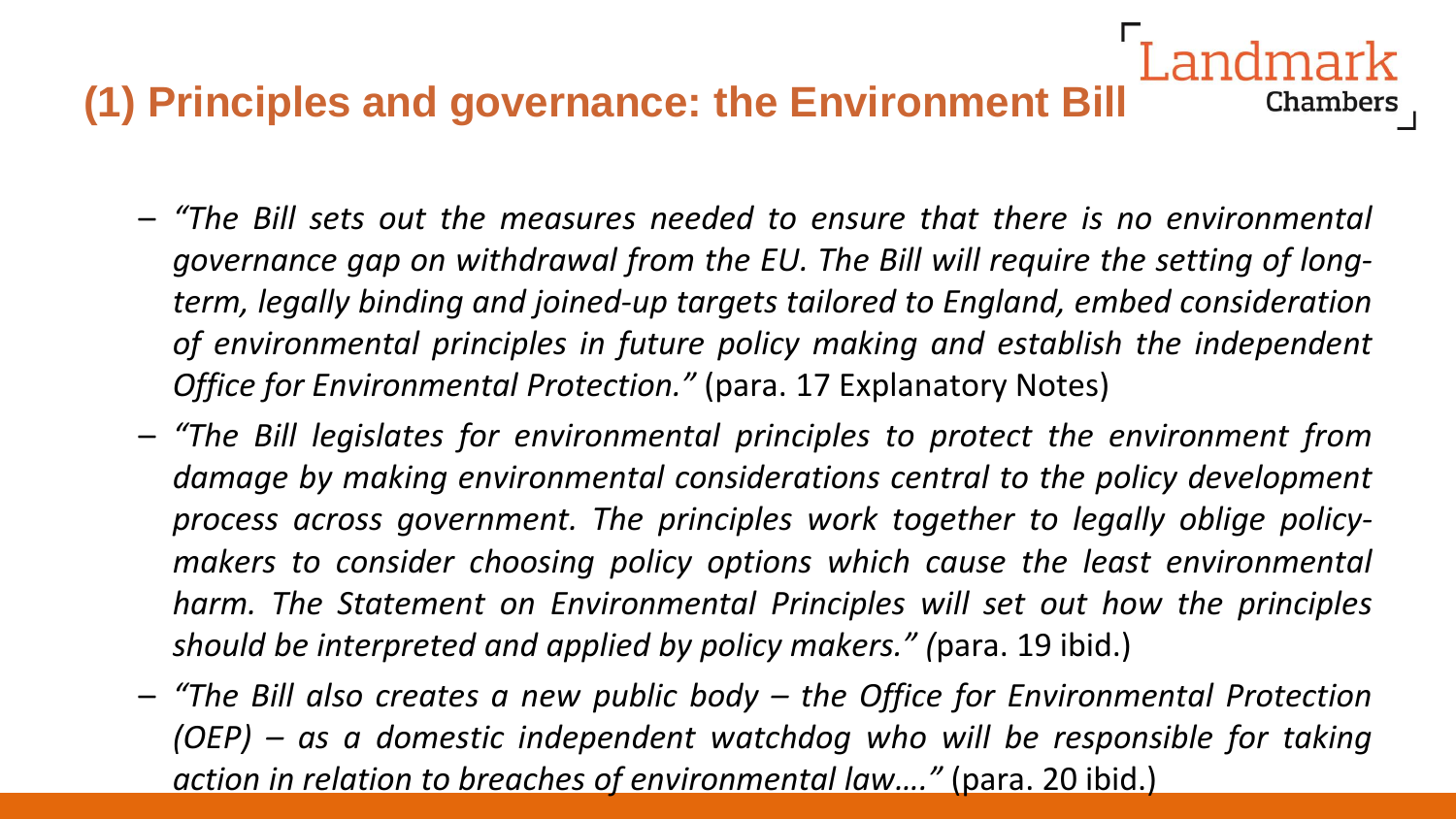#### • Mixed messages:

• (1) Under the earlier Withdrawal Agreement the principle of "non-regression" was applied by the draft Protocol i.e. that environmental controls post-Brexit would be at least as rigorous as those applicable in the EU, but this was removed from the final Withdrawal Agreement and Protocol;

**Chambers** 

• (2) NB though https://www.gov.uk/government/publications/environment-bill-2020/30-january-2020-environment-bill-2020-policy-statement: "*The Environment Bill will help deliver the government's manifesto commitment to delivering the most ambitious environmental programme of any country on earth. It is part of the wider government response to the clear and scientific case, and growing public demand, for a step-change in environmental protection and recovery."*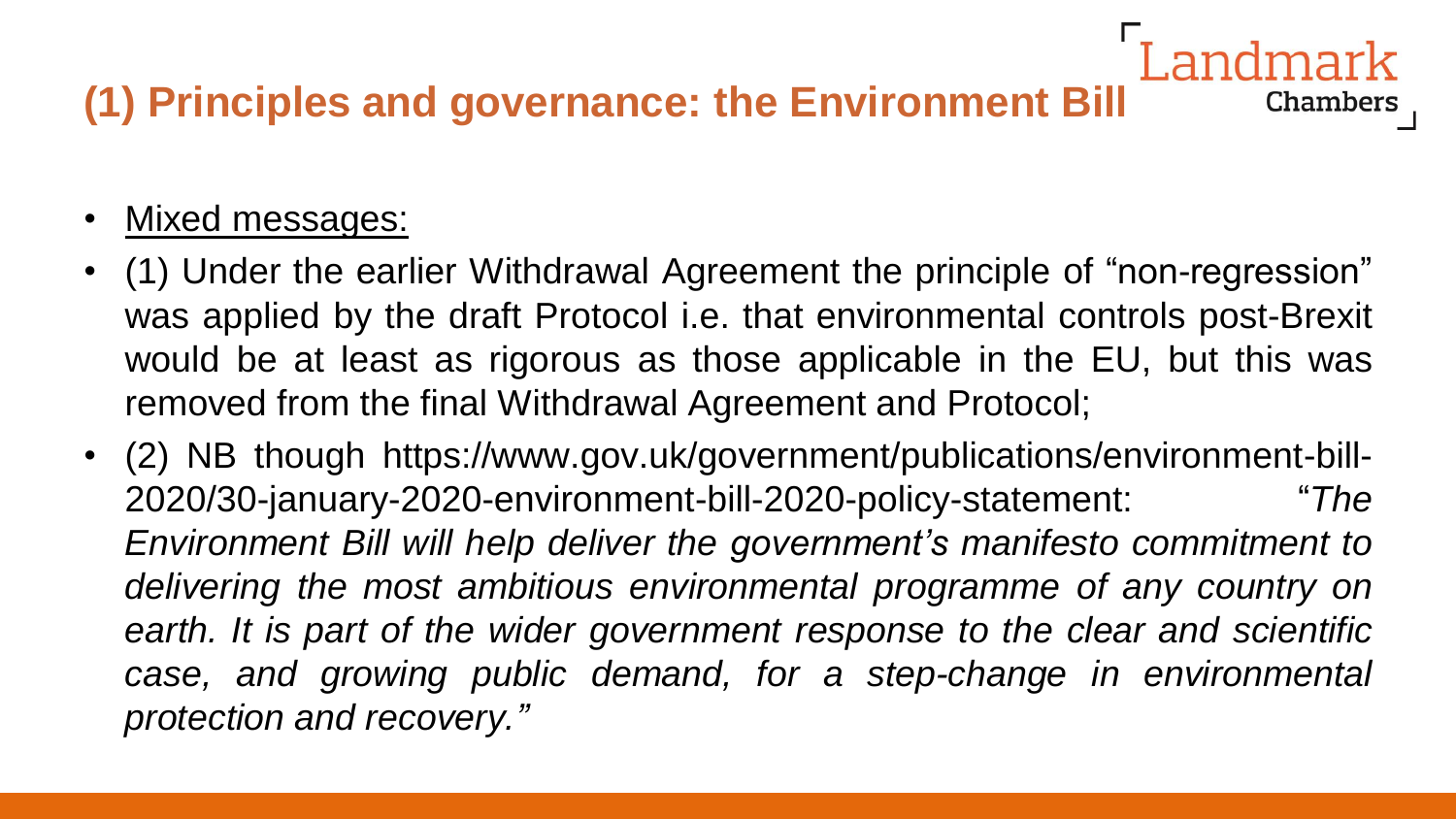- (3) More recently:
	- a. PM speech 30 June *" … time is money, and the newt-counting delays in our system are a massive drag on the productivity and the prosperity of this country and so we will build better and build greener but we will also build faster and that is why the Chancellor and I have set up Project Speed to scythe through red tape …" "we will build, build, build …"*

- b. Environment Secretary speech July 2020 "*Later this autumn we will be launching a new consultation on changing our approach to environmental assessment and mitigation in the planning system. If we can front-load ecological considerations in the planning development process, we can protect more of what is precious. We can set out which habitats and species will always be off-limit, so everyone knows where they stand* …"
- c. The Planning White Paper …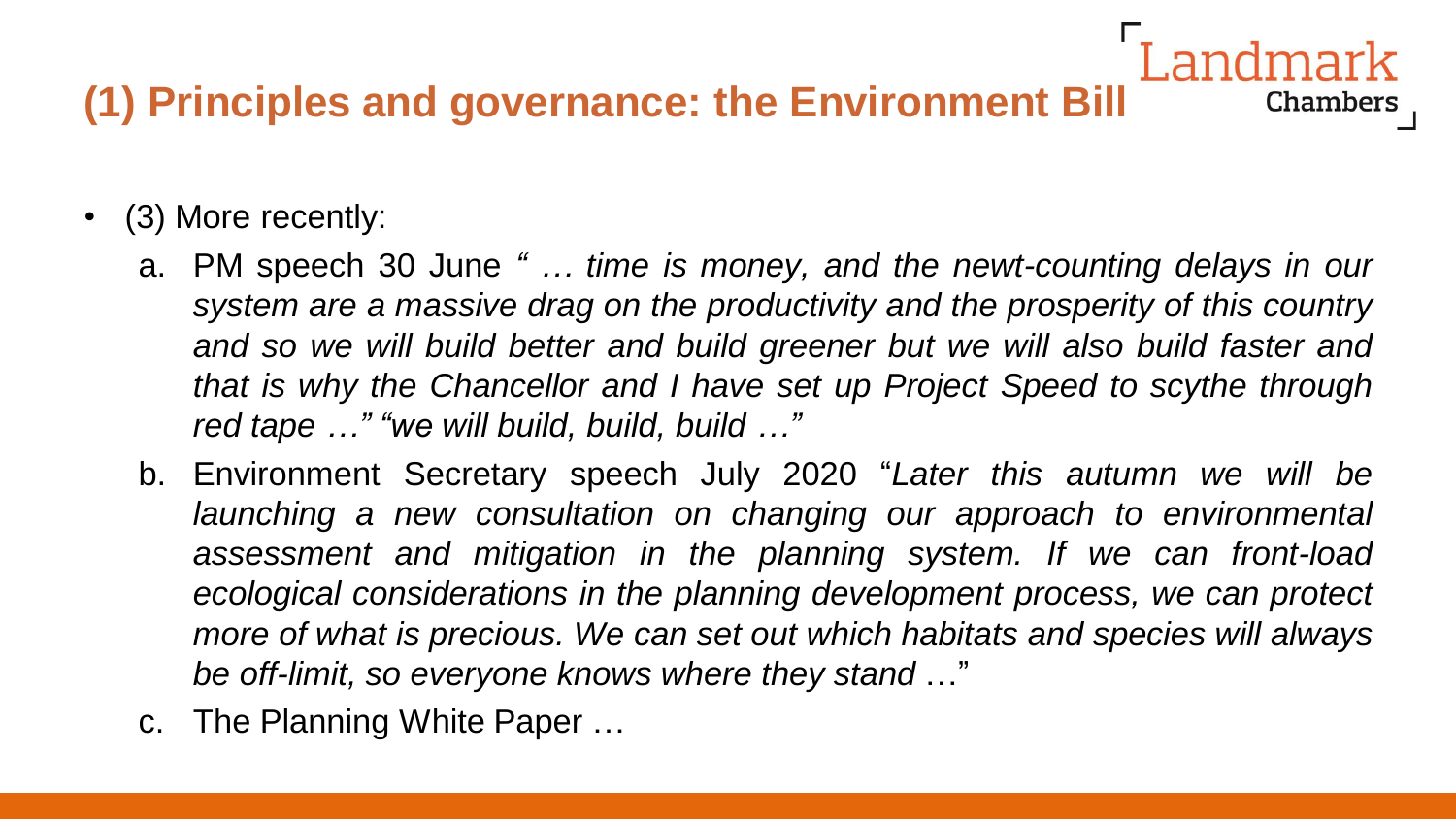What can we make of all these very mixed messages?

Matt Lucas might say the approach was:

"*So we are saying we will fully maintain EU environmental protection, this will be a Green Brexit, but as all this EU derived newt counting causes such huge delays we will be slashing the red tape and allowing people to build, build, build as they like …*".



andmark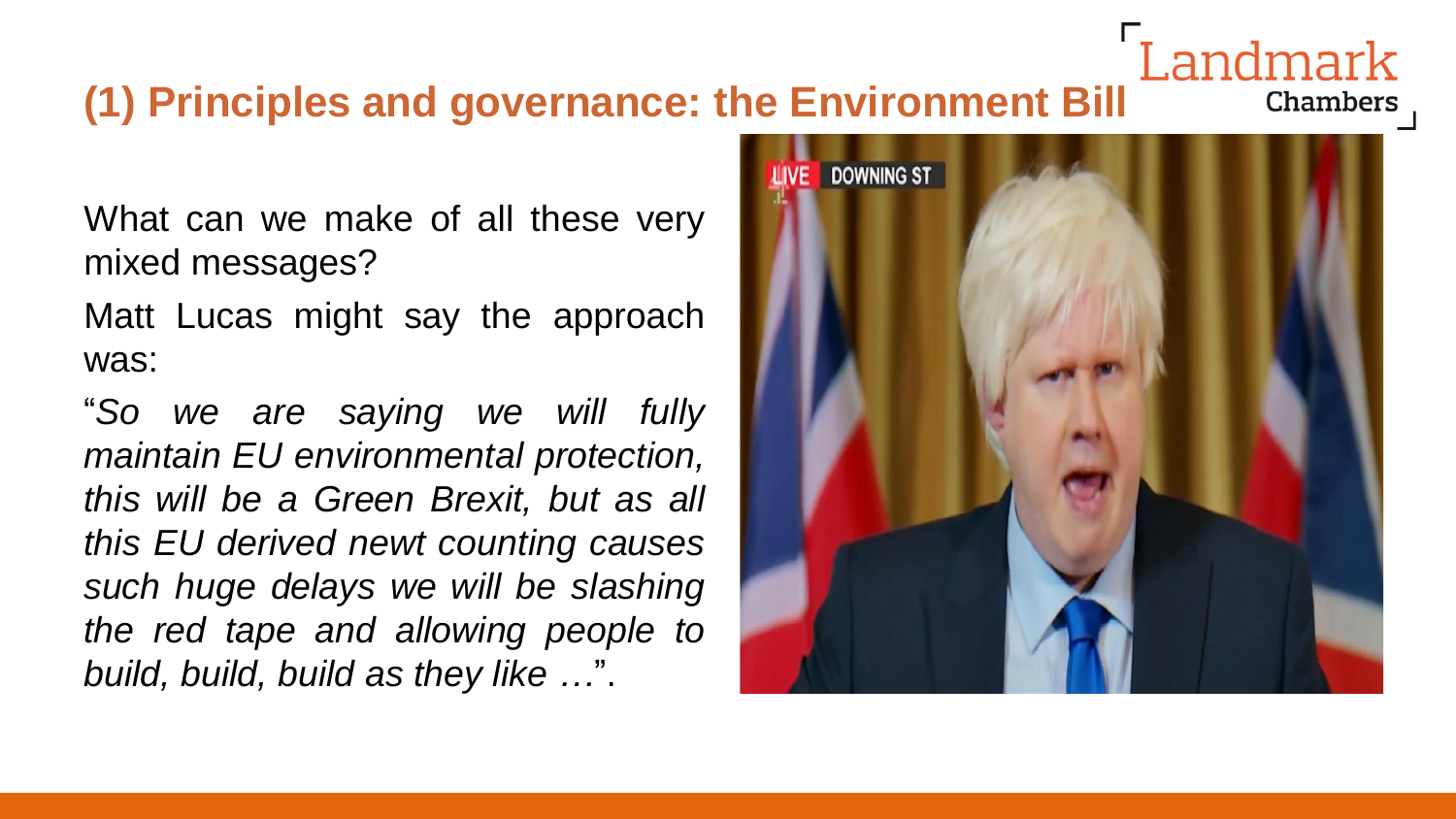- Back to the Bill
- 2 key things in terms of governance:
- (1) Requirement for a policy statement on Environmental Principles to which due regard is to be had by Minister of the Crown when making policy;

- (2) Creation of Office for Environmental Protection
- Do these achieve equivalence with what we are losing from EU? No. See [https://www.landmarkchambers.co.uk/wp-content/uploads/2020/05/The-](https://www.landmarkchambers.co.uk/wp-content/uploads/2020/05/The-Environment-Bill-2020-%E2%80%93-environmental-principles-and-transparency-of-environmental-protection.pdf)Environment-Bill-2020-%E2%80%93-environmental-principles-andtransparency-of-environmental-protection.pdf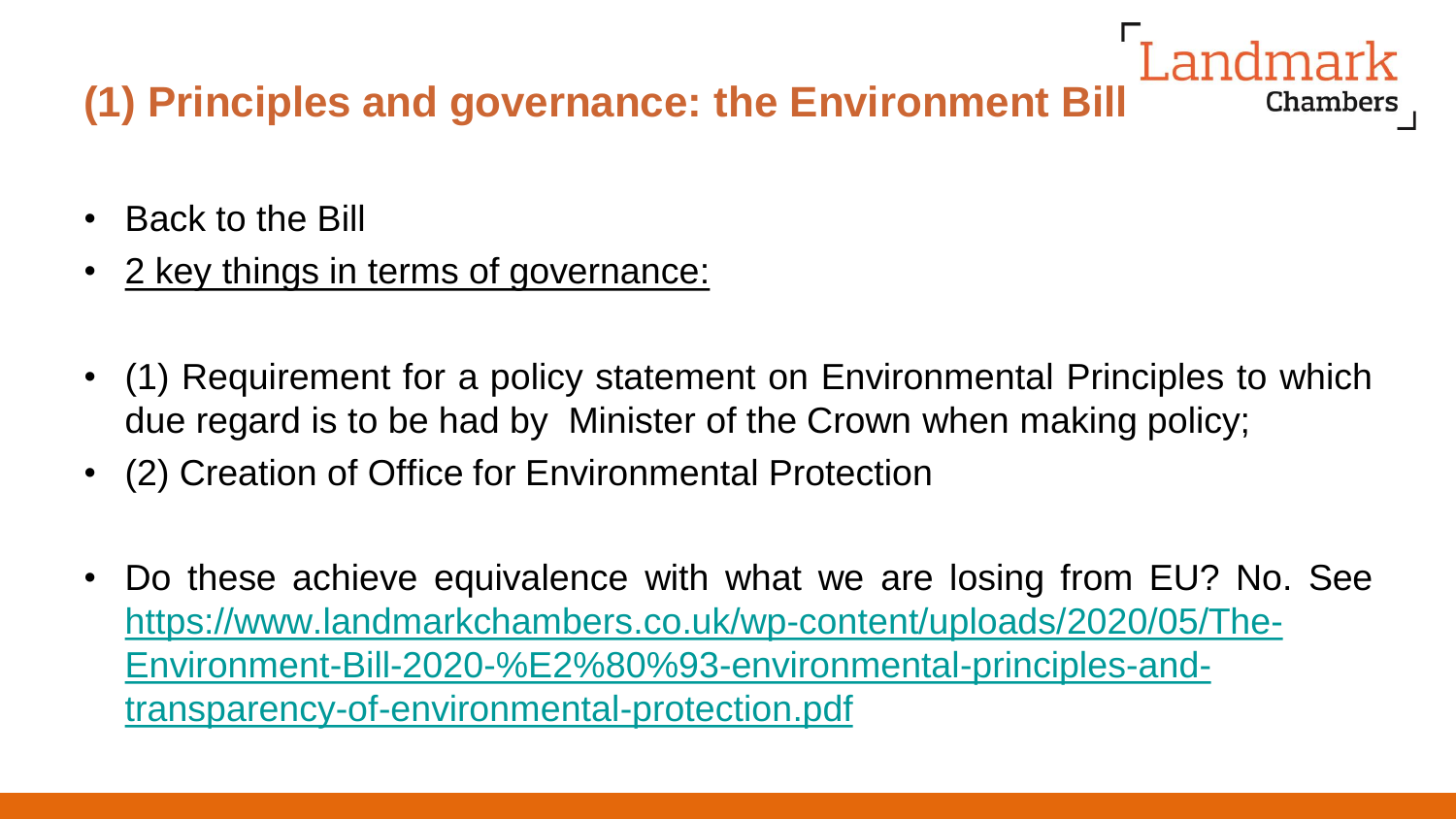## **(2) Repeal/amendment of environmental laws**

- So by way of introduction only ...
- (i) much of our environmental legislation enacted under s. 2(2) of the EC Act 1972 and so "retained EU law" as EU-derived domestic legislation;

ndmark

- (ii) This includes our regulations on EIA, SEA and Habitats for example;
- (iii) Under the Withdrawal Agreement as signed there is no non-regression provision re environmental protection;
- (iv) Some EU environmental law required to be retained in NI under the Protocol but not EIA, SEA and Habitats … BUT in any event will the UK comply?
- (v) Post the IP the Government free to repeal or amend "retained EU law"
- (vi) And under no obligation to transpose amends to such law at EU level or new EU legislation on the environment …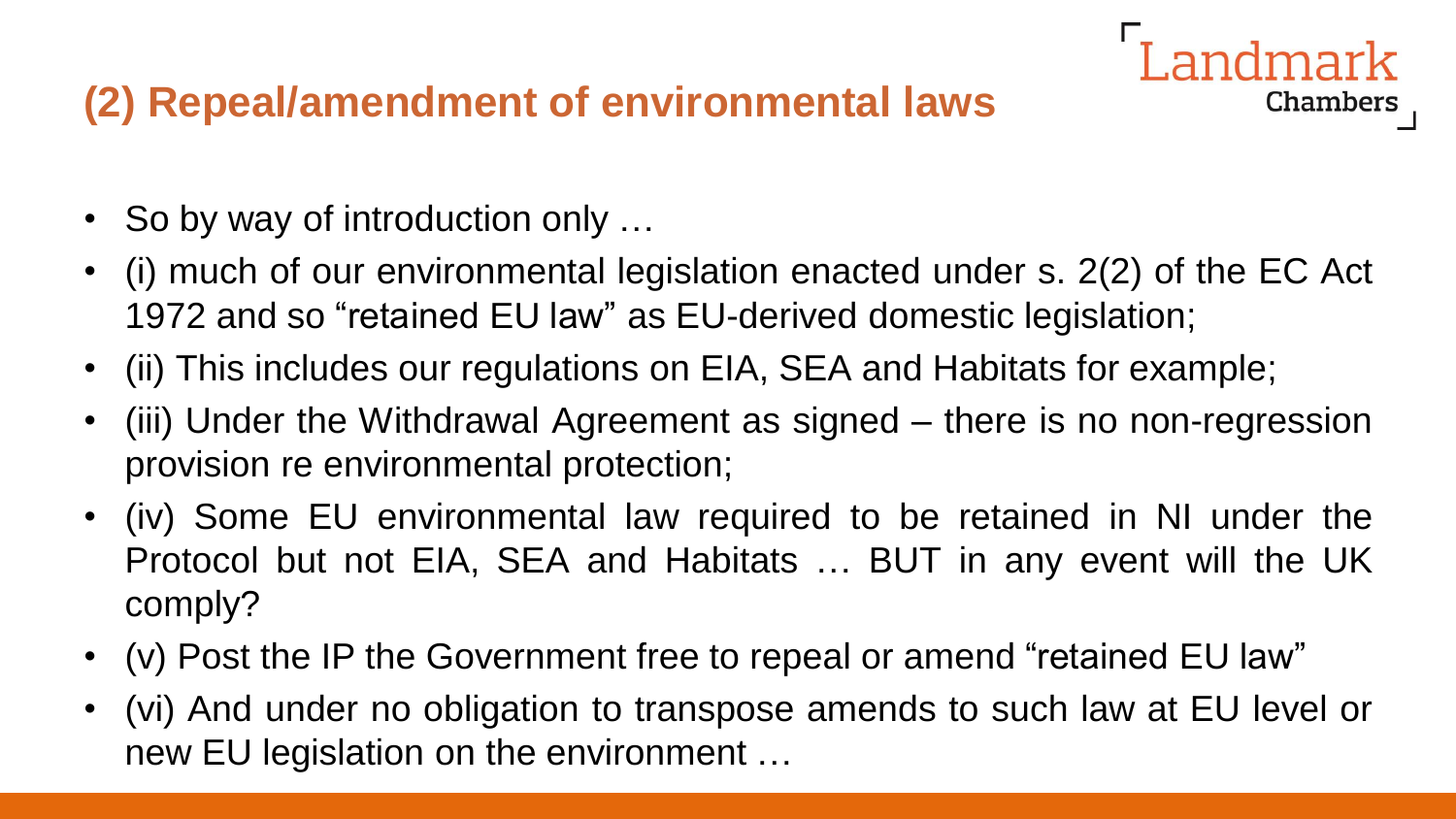# **(2) Repeal/amendment of environmental laws**



- 1. The Conservation of Habitats and Species Regulations 2017
- 2. The Conservation of Offshore Marine Habitats and Species Regulations 2017

Chambers

Transpose, inter alia, the Habitats Directive … been with us since 1992 .. First Regulations back in 1994 …

Already amended both these Regulations – see the Conservation of Habitats and Species (Amendment) (EU Exit) Regulations 2019, which come into force after the IP

Changes minor to reflect leaving EU, e.g. remove references to Natura 200O and replace with UK network, replace references to Commission in Article 6(4) But open to make any changes Government sees fit …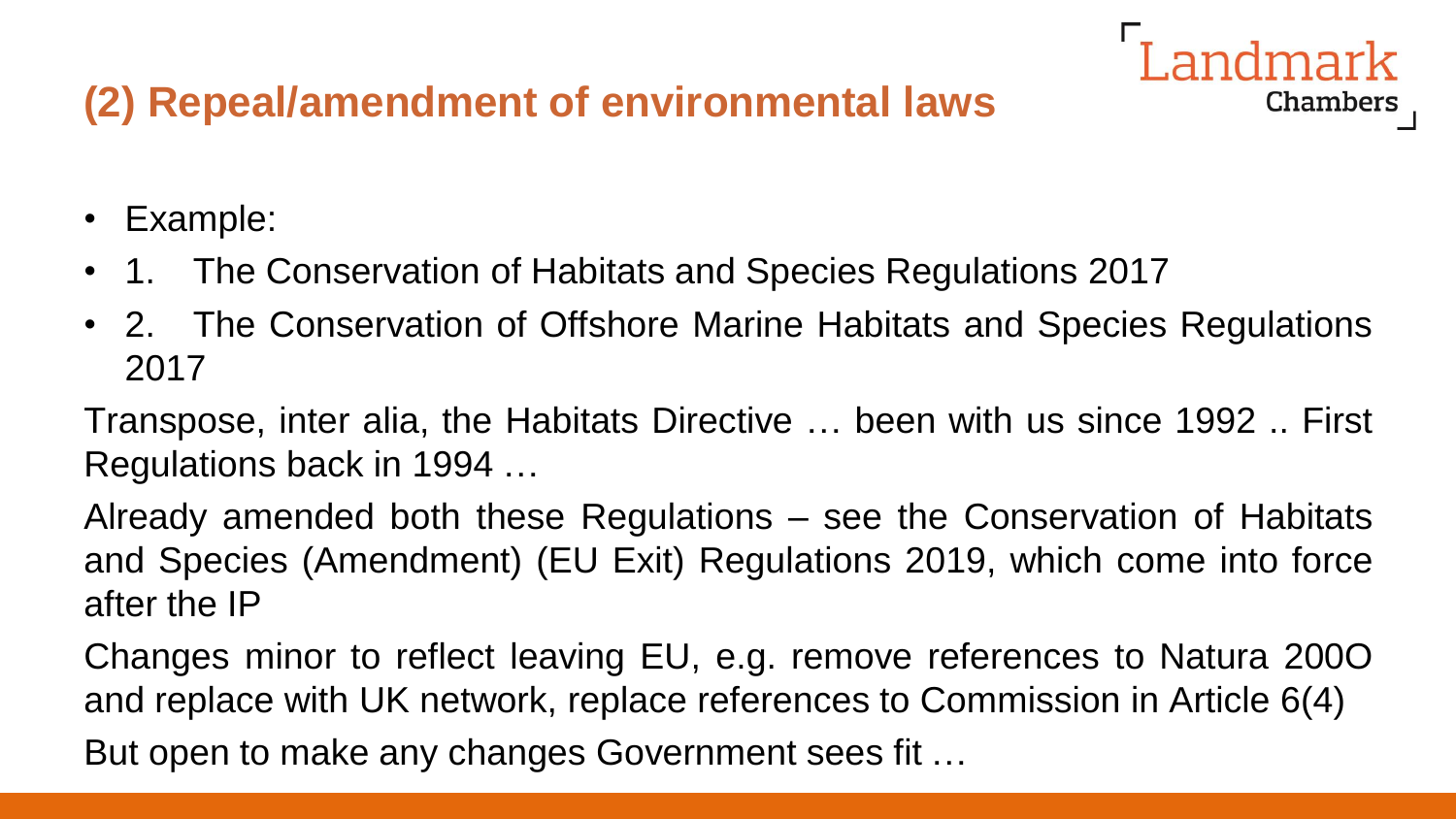

- **(3) The Courts**
- What is the legal remine governing the Courts?
- 1. During the implementation period ("IP"), decisions of the CJEU continue to apply to the UK as if it were still a member.
- 2. After the IP, s. 6(1) of the EUWA 2018 as amended provides that a court or tribunal is not bound "*any principles laid down, or any decisions, made on or after IP Completion day*" by the CJEU and cannot refer questions to it.
- 3. In relation to the interpretation of EU derived law in the UK after the IP, the EUWA 2018 s.6(2) as it currently stands provides that a court or tribunal "*may have regard*" to anything done by the CJEU or other EU institution on or after exit day so far as relevant to any matter before it but subject to subsections (3)-(6);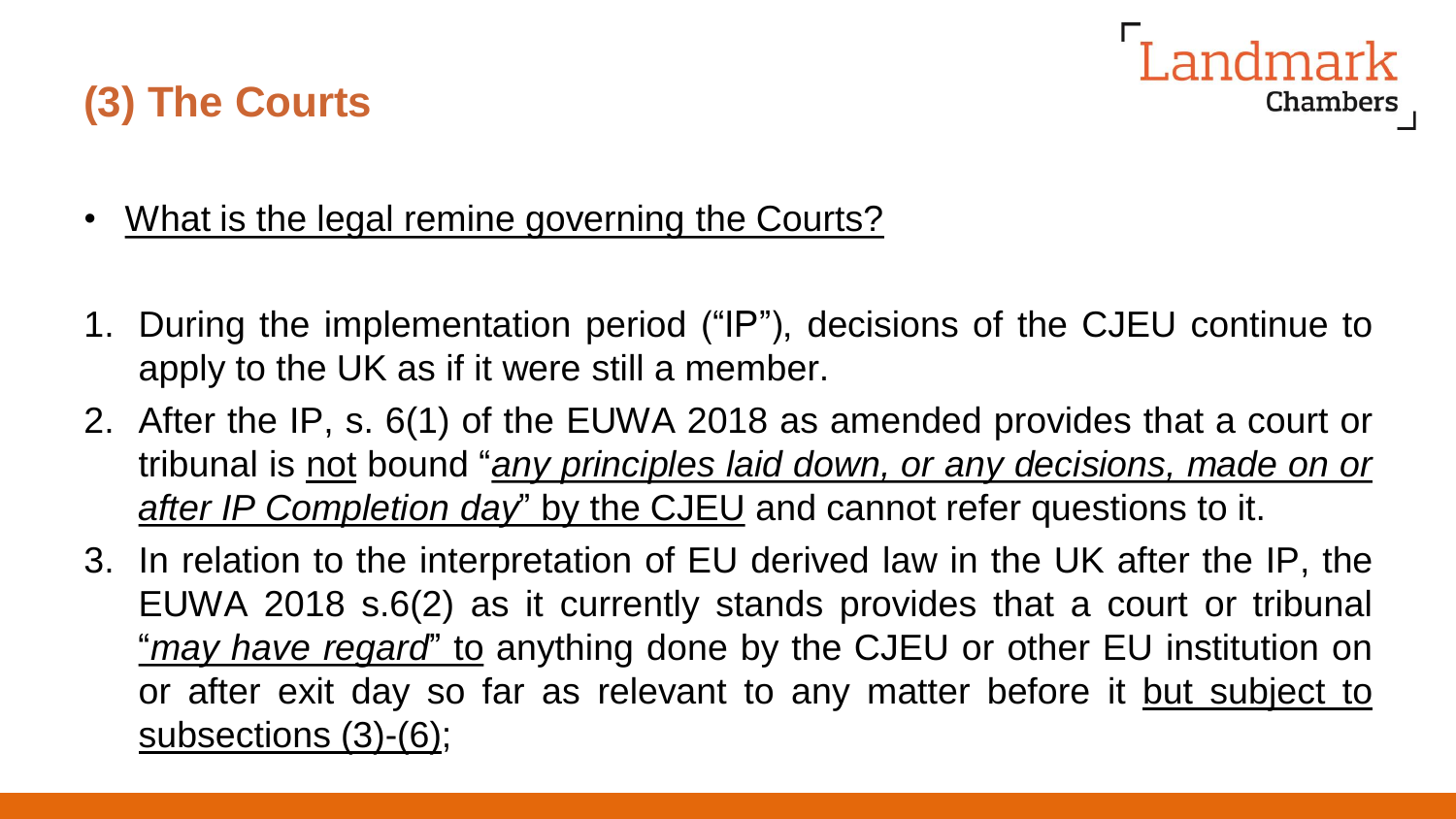#### **Landmark** Chambers

## **(3) The Courts**

- Before turning to s.  $6(3) (6)$  ...
- S. 6 introduces "retained case law" means
	- 1. retained domestic case law, and
	- 2. retained EU case law;
- "retained domestic case law" means any principles laid down by, and any decisions of, a court or tribunal in the United Kingdom, as they have effect immediately before exit day and so far as they - (a) relate to anything to which section 2, 3 or 4 applies, and (b) are not excluded by section 5 or Schedule 1, (as those principles and decisions are modified by or under this Act or by other domestic law from time to time);
- "retained EU case law" means any principles laid down by, and any decisions of, the European Court, as they have effect in EU law immediately before exit day and so far as they (a)relate to anything to which section 2, 3 or 4 applies, and (b) are not excluded by section 5 or Schedule 1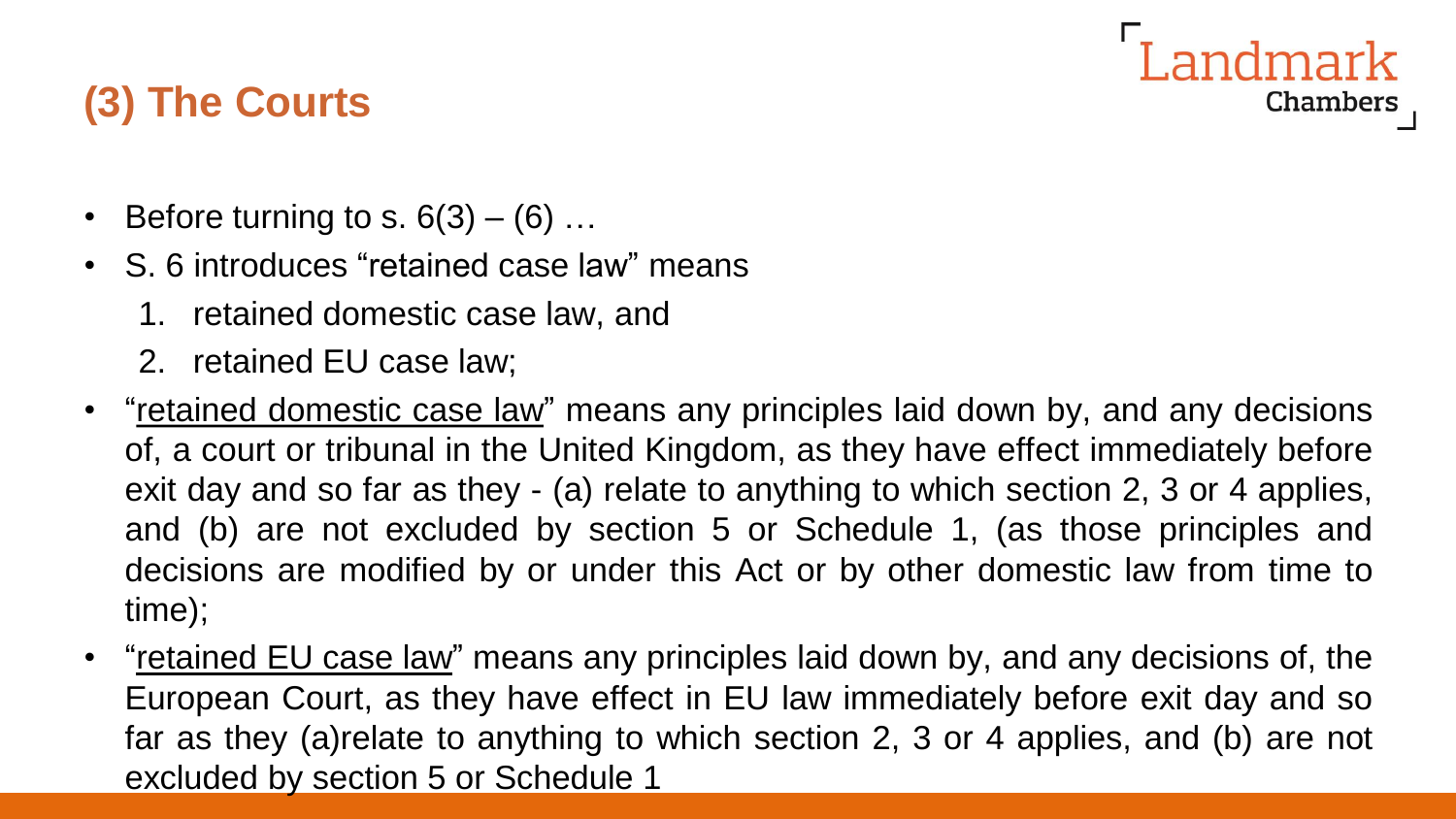

"(3) Any question as to the validity, meaning or effect of any retained EU law is to be decided, so far as that law is unmodified on or after IP completion day and so far as they are relevant to it—

(a) in accordance with any retained case law and any retained general principles of EU law, and

(b) having regard (among other things) to the limits, immediately before IP completion day, of EU competences.

 $(4)$  But—

- (a) the Supreme Court is not bound by any retained EU case law,...
- (b) (c) no court or tribunal is bound by any retained domestic case law that it would not otherwise be bound by.

(5) In deciding whether to depart from any retained EU case law, the Supreme Court ... must apply the same test as it would apply in deciding whether to depart from its own case law.

(6) Subsection (3) does not prevent the validity, meaning or effect of any retained EU law which has been modified on or after IP completion day from being decided as provided for in that subsection if doing so is consistent with the intention of the modifications."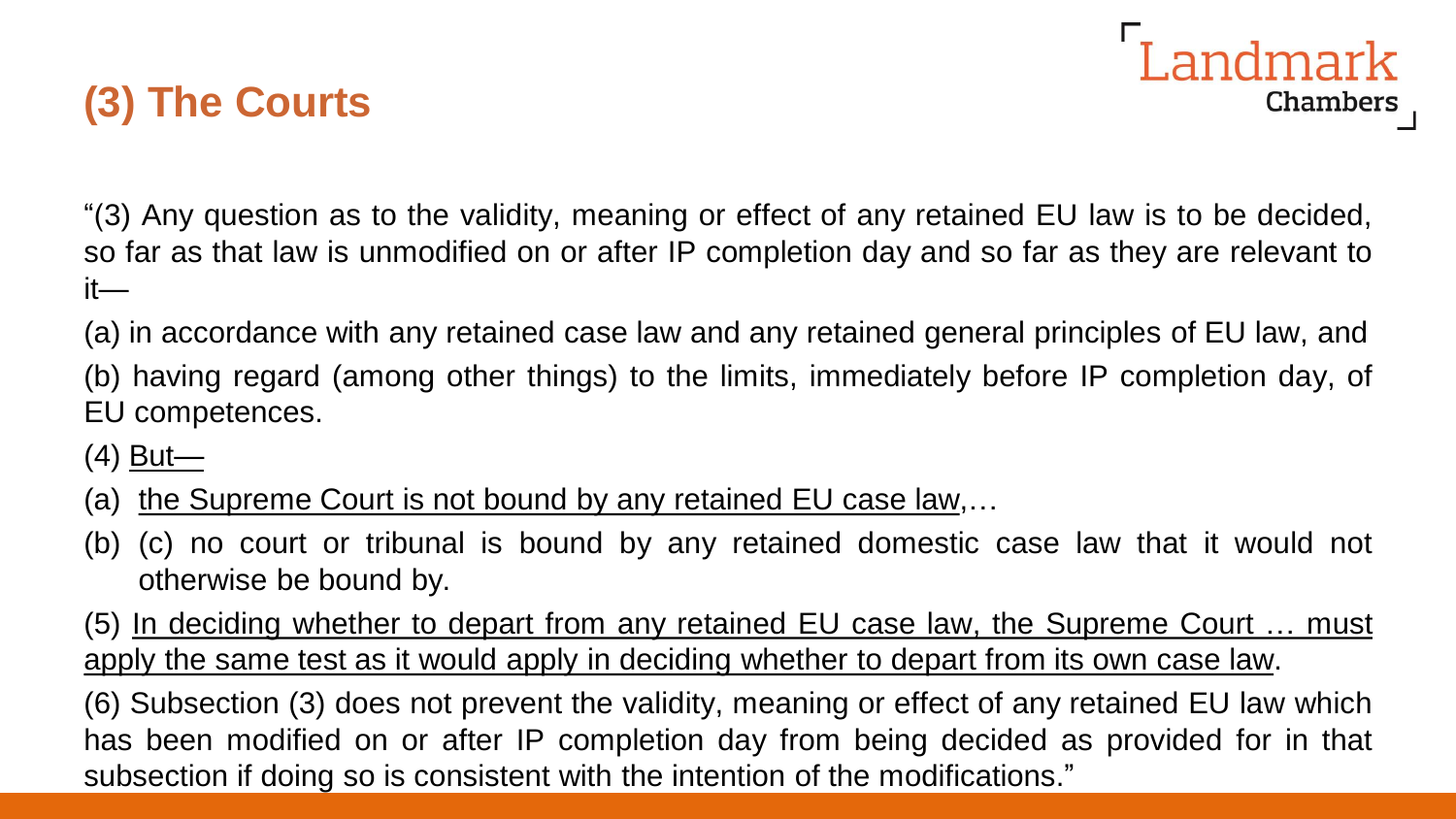• To depart from it in which process the Supreme Court will apply the same test as if departing from its own case law.

andmark

- The Supreme Court follows the approach previously established by the House of Lords that *"while treating [its] former decisions … as normally binding, [it will] depart from a previous decision when it appears right to do so': Practice Statement (Judicial Precedent) [1966] 1 WLR 1234. In general, the Justices have been reticent in exercise this power: 'this Court should be very circumspect before accepting an invitation to [do so]'"* see *Knauer v Ministry of Justice* [2016] AC 908, [23]).
- However, as Lord Bingham said in *Horton v Sadler* [2007] 1 AC 307 [29], while "*former decisions of the House are normally binding … too rigid adherence to precedent may lead to injustice in a particular case and unduly restrict the development of the law*".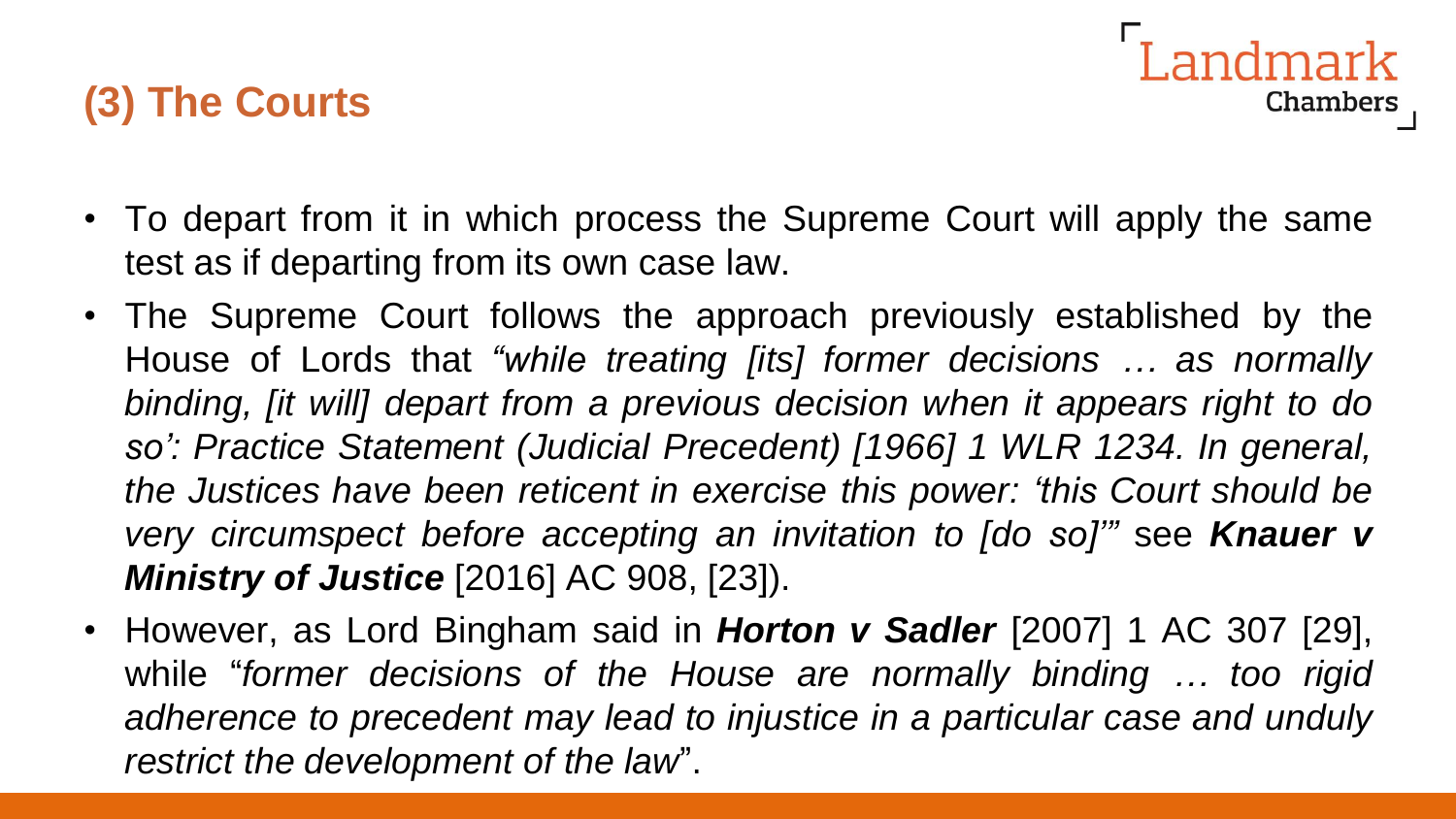

- However, section 26 of the European Union (Withdrawal Agreement) Act 2020 ("the EUWAA 2020"), provides for further amendments to these provisions which are not yet fully in force amend s. 6 of the EUWA 2018 so that:
	- A relevant court or relevant tribunal is not bound by any retained EU case law so far as is provided for by regulations;
	- Confers significant powers enabling the Government to make regulations to:
		- 1. Expand the range of courts which can decide to depart from retained EU case law;

Landmark

- 2. Change the test which the courts would be required to apply; and
- 3. Differentiate between the approach courts take to decisions of the CJEU and decisions of the domestic courts which were themselves founded on CJEU jurisprudence.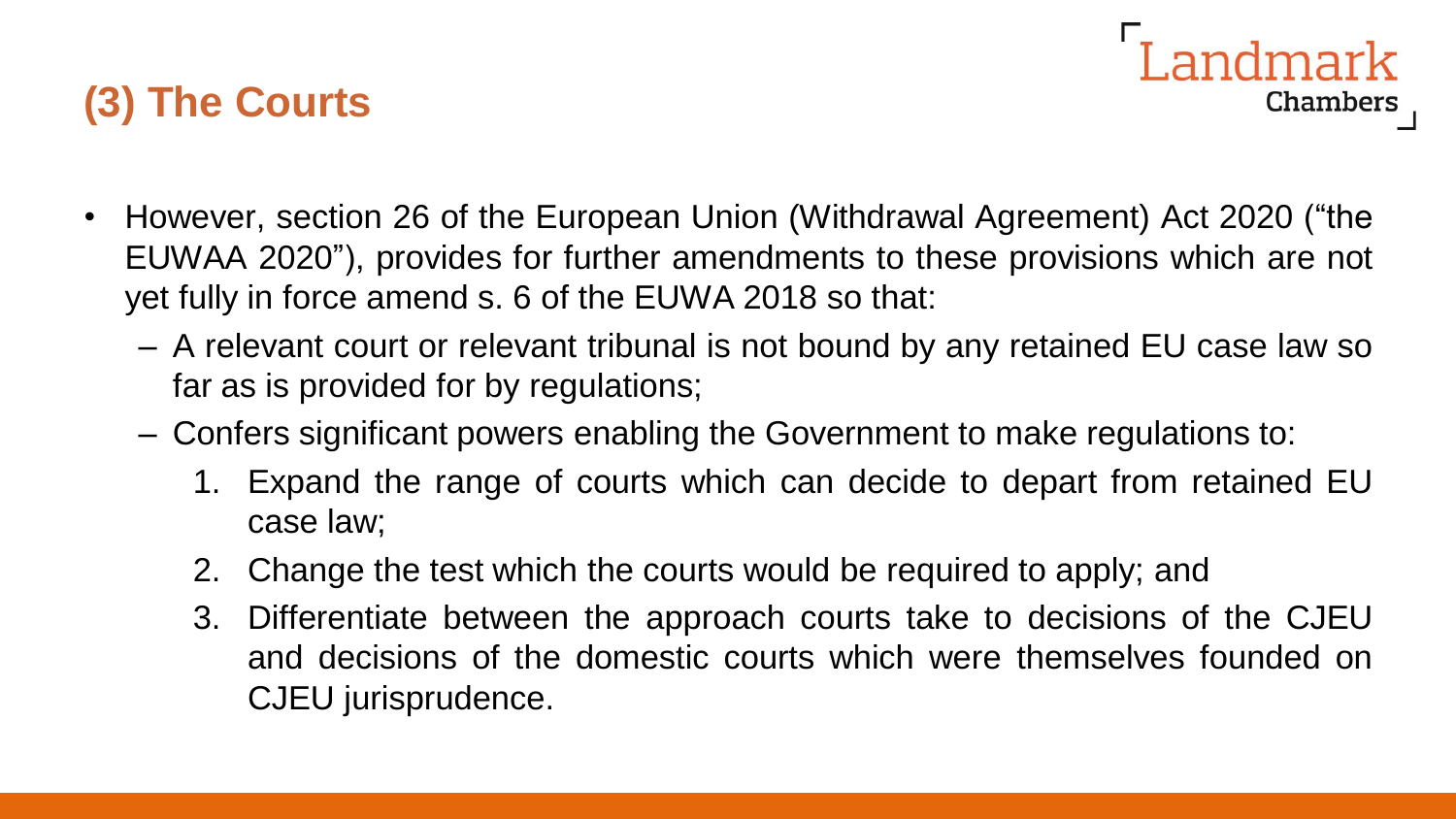



• Government consulted earlier this year on extending ability of Courts to depart: see

[https://assets.publishing.service.gov.uk/government/uploads/system/uploads/](https://assets.publishing.service.gov.uk/government/uploads/system/uploads/attachment_data/file/896830/retained-eu-case-law-consultation.pdf) attachment\_data/file/896830/retained-eu-case-law-consultation.pdf

• Response:

https://assets.publishing.service.gov.uk/government/uploads/system/uploads/ [attachment\\_data/file/926812/departure-eu-case-law-uk-courts-tribunals](https://assets.publishing.service.gov.uk/government/uploads/system/uploads/attachment_data/file/926812/departure-eu-case-law-uk-courts-tribunals-consultation-response-print.pdf)consultation-response-print.pdf published last week ...

- Will extend this to Court of Appeal;
- Court of Appeal to apply the same test as the Supreme Court on whether to depart;
- So CA able to depart from CJEU case-law and SC case-law if that based on EU law …!!??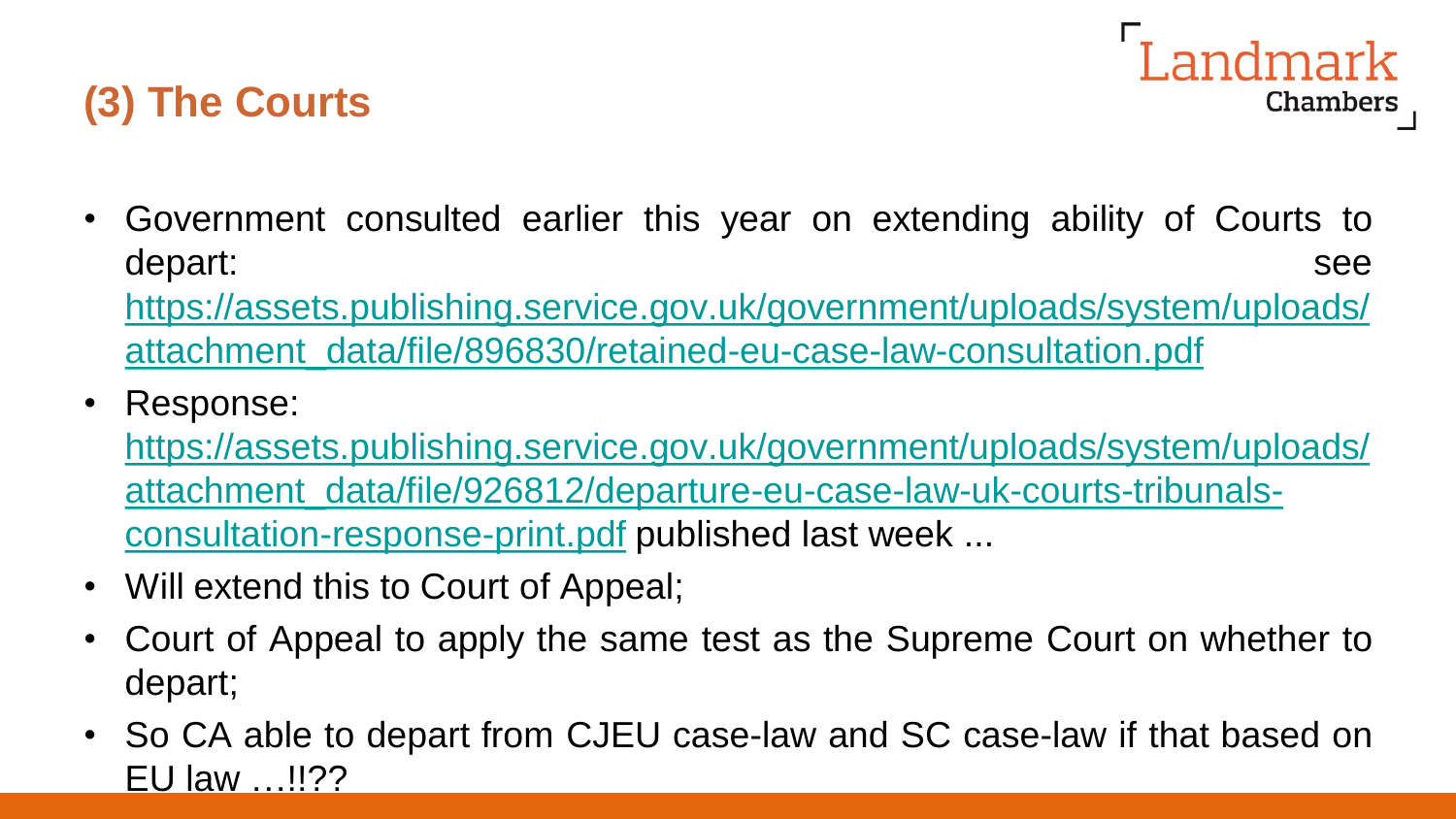

- Why does this matter?
- Many people think that some CJEU case-law went too far and/or was wrongly decided …
- Until now nothing that could be done about such decisions ... but that has changed.
- Going to look at 3 examples:
- (1) Habitats: Case C-323/17 *People Over Wind v. Coillte Teoranta* [2018] PTSR 1668
- (2) Habitats: the certainty test;
- (3) SEA: Case C-567/10 *Inter-Environnement Bruxelles ASBL v Région de Bruxelles-Capitale* [2012] 2 CMLR 909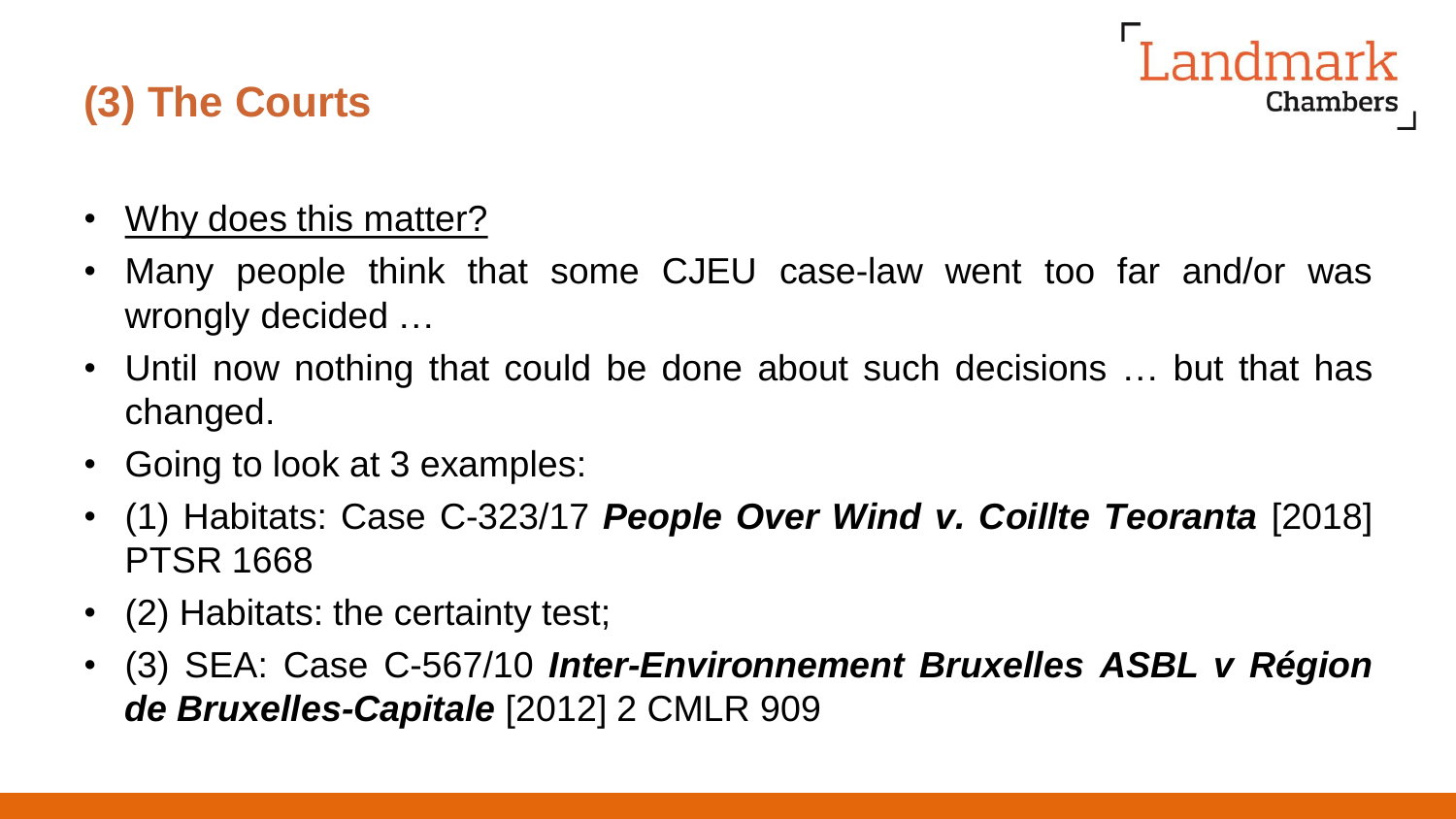#### **Landmark Chambers**

#### (1) *People Over Wind*:

- Prior to this decision very well-established in domestic case-law that in undertaking the trigger or "screening" stage assessment – e.g. deciding if LSE - it was legitimate for the decision-maker to take into account "mitigation" which would prevent LSE arising, e.g. SANG see: *R (Hart DC) v SSCLG* [2008] 2 P&CR 16 and *Smyth v SSCLG* [2015] PTSR 1417.
- *Hart "it would have been "ludicrous" … to disaggregate the different elements of the package and require an appropriate assessment on the basis that the residential component of the package, considered without the SANGS, would be likely, in combination with other residential proposals, to have a significant effect on the SPA, only for her to have to reassemble the package when carrying out the appropriate assessment*". *Hart* - "*common sense*" result;
- Courts trying to wrestle with this see e.g. *R (Langton) v Secretary of State for Environment, Food and Rural Affairs* [2018] EWHC 2190 (Admin) and *Canterbury City Council v Secretary of State for Housing, Communities and Local Government* [2019] J.P.L. 1321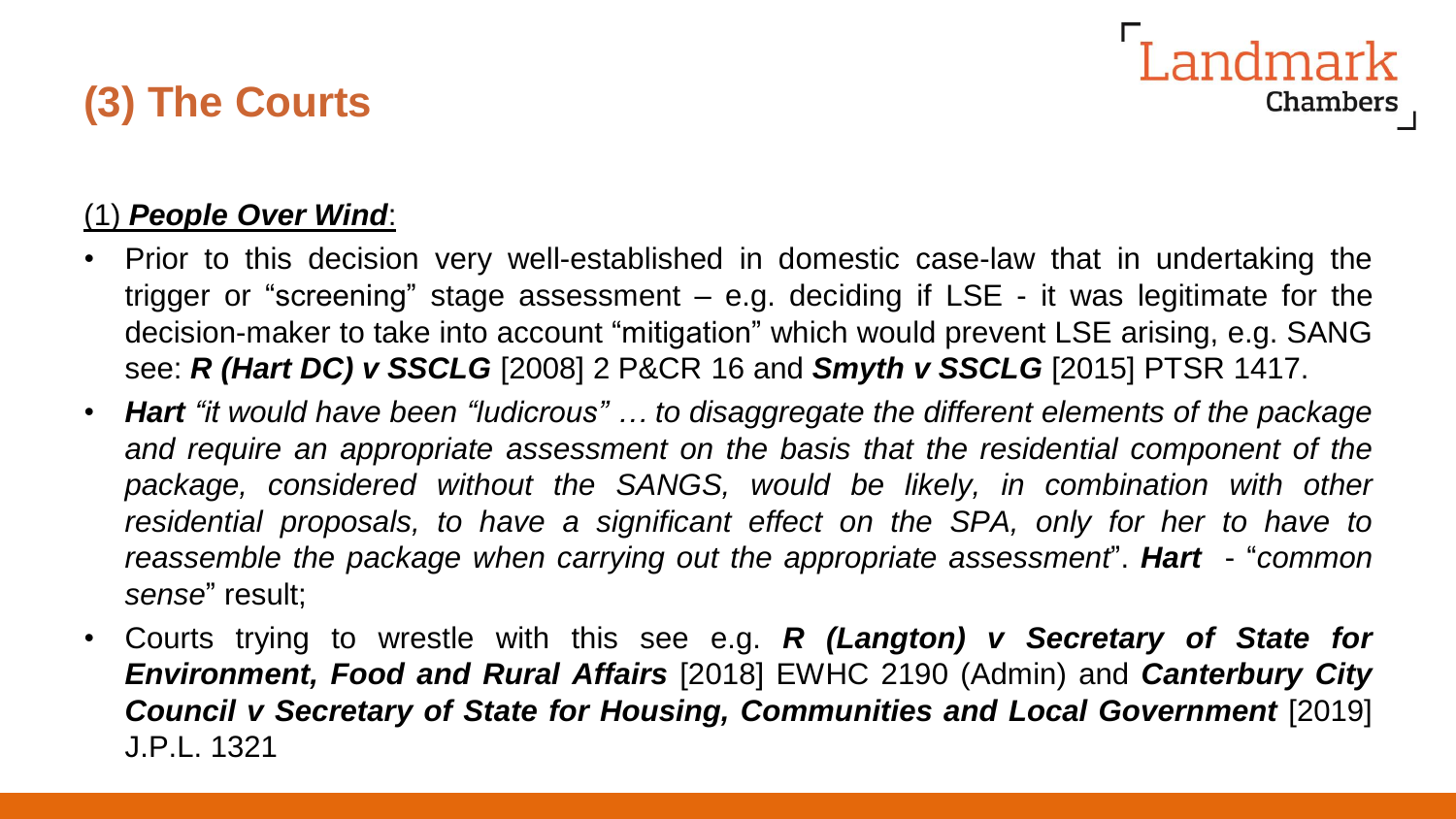

#### (2) The certainty test;

- Concerns that in recent cases like *Dutch Nitrogen* CJEU applying a requirement for certainty that is too high and impractical;
- If that is what this case-law is doing vs domestic law approach as per *R (Champion) v North Norfolk* [2015] UKSC 52;
- Courts been navigating around this see *Compton Parish Council & others v Guildford Borough Council & Secretary of State for Housing, Communities and Local Government* [2020] J.P.L. 661;
- CA and SC free to depart from this line of cases extolling ever impossible level of certainty …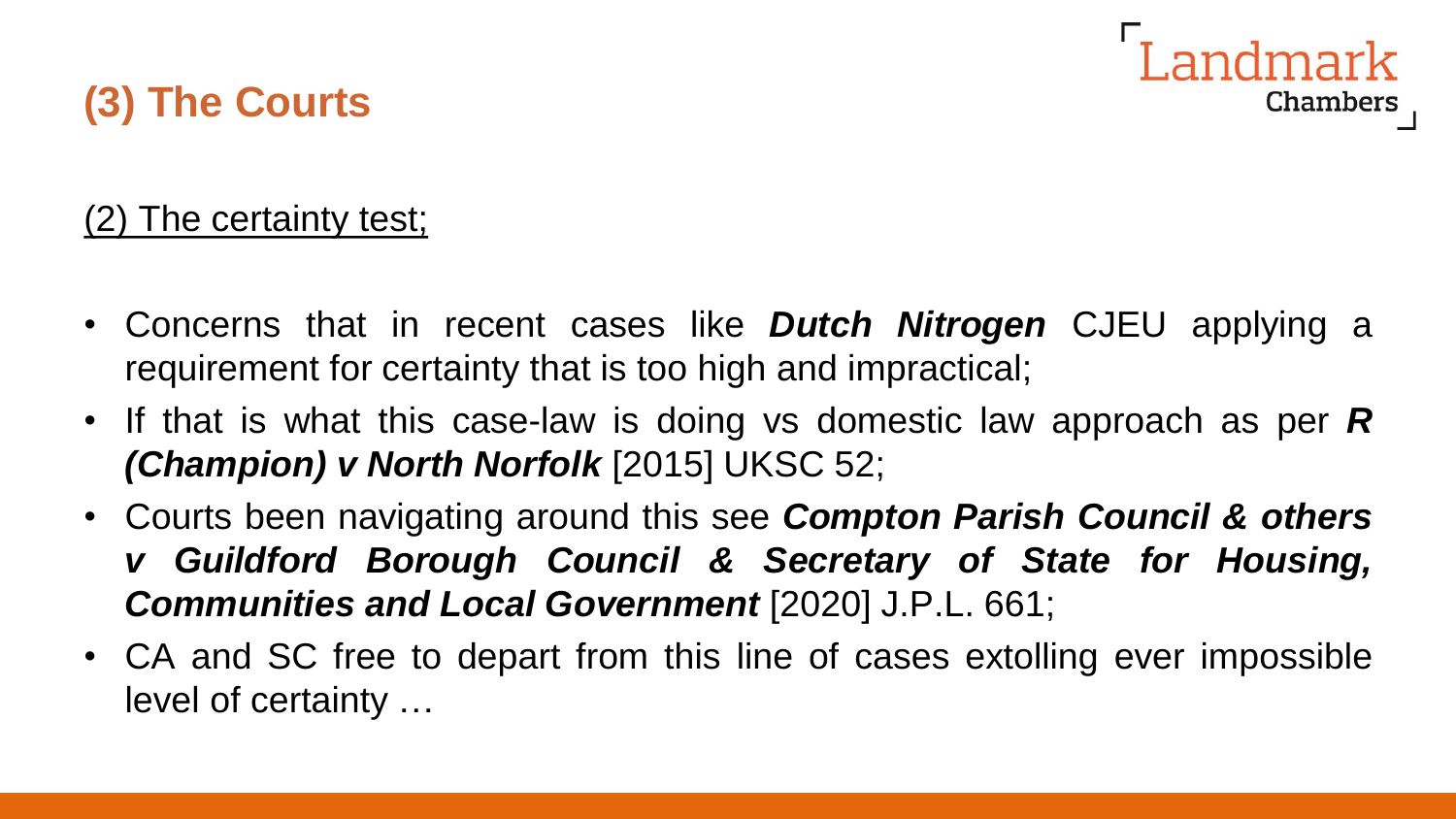



#### (3) *Inter-Environnement Bruxelles:*

1.SEA Directive clear SEA only applies of the plan/programme "*required by legislative, regulatory or administrative provisions*";

2.Clear from the words used and from travaux (as A-G explained in her opinion) this was a deliberate limitation in scope by the EU legislator;

3.CJEU hold *"required"* does not mean required, but merely *"regulated"*;

*4.R. (Buckinghamshire CC) v SST* [2014] 1 W.L.R. 324 per Lord Neuberger and Lord Mance (and with whom rest of the Court agreed) *"national court is faced with a clear legislative provision, to which the Fourth Chamber of the European Court of Justice has, in the interests of a more complete regulation of environmental developments, given a meaning which the European legislature clearly did not intend. For this reason, we would, had it been necessary, have wished to have the matter referred back to the European Court of Justice for it to reconsider, hopefully in a fully reasoned judgment of the Grand Chamber, the correctness of its previous decision."*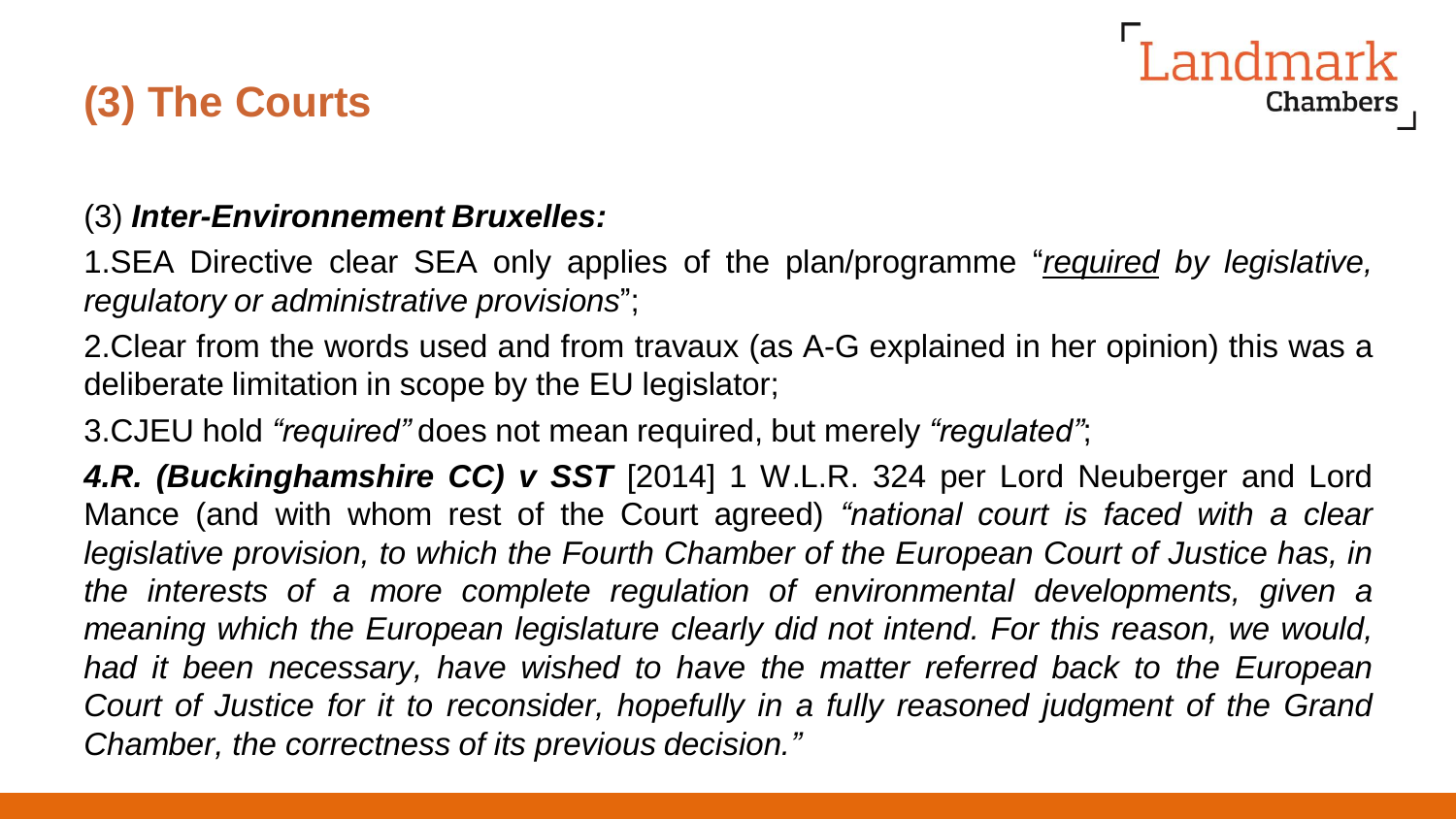## **Conclusions (1)**



- 1. Many of the old certainties we have had since 1973 gone;
- 2. EU derived legislation can be amended by the Government;
- 3. Amended or new EU legislation will not apply in the UK;
- 4. The overarching environmental principles are gone, and the Environment Bill does not adequately replace them;
- 5. No more EU Commission;
- 6. SC and CA allowed to depart from pre-exit EU case-law;
- 7. All Courts free to depart from post-exit CJEU case-law.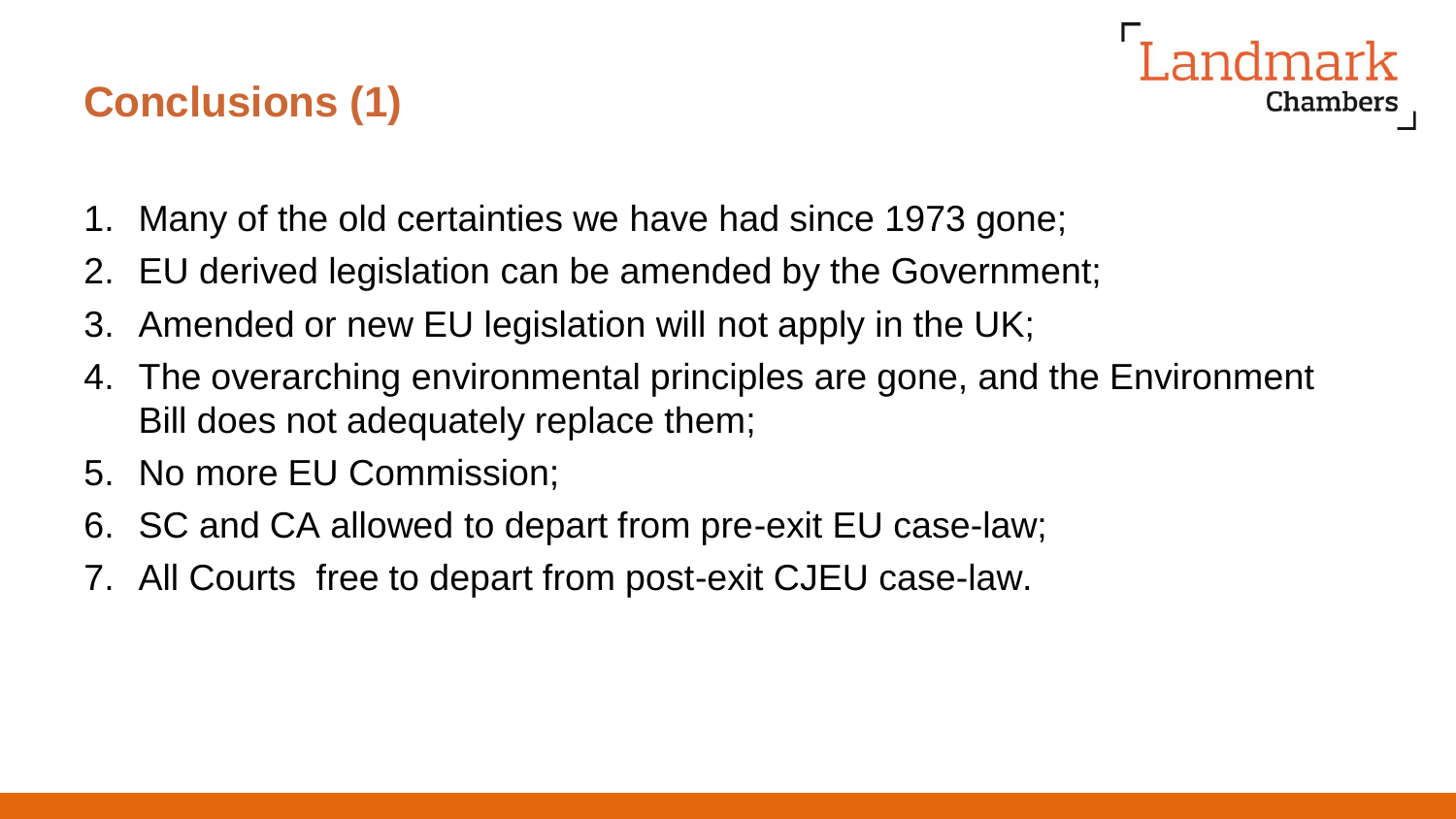## **Conclusions (2)**

andmark Chambers

- Two other issues:
- (1) What might limit departure? International law. E.g. in Environment Secretary's July 2020 speech said "*So while the environmental legislation we currently have is often credited to flagship EU directives like the Habitats Directive or the Birds Directive, these directives themselves were often principally about implementing at an EU level things that had already been agreed internationally through other international conventions like the Bern Convention*". Bigger role for international law: see *Plan B v Secretary of State for Transport* [2020] P.T.S.R. 1446 but must read in the light of *R (Packham) v Secretary of State for Transport* [2020] EWCA Civ 1004 plus *Plan B* under appeal;
- (2) Divergence on environmental law within UK devolved administrations: see my presentation at <https://www.youtube.com/watch?v=PwaxDxvFxmI>